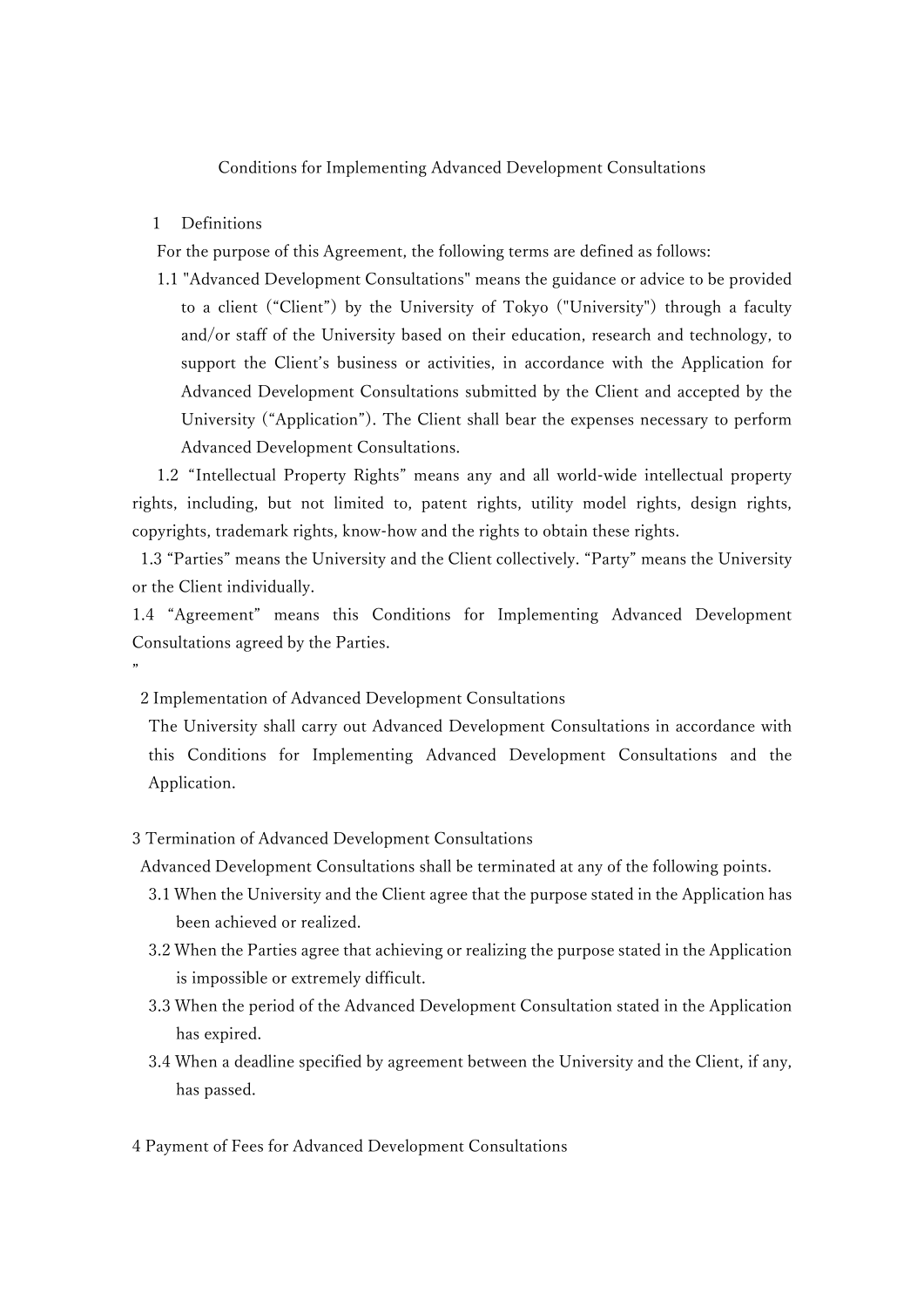- 4.1 The Client shall pay the fees for Advanced Development Consultations set forth in the Application according to the invoices issued by the University by the due date specified in the invoice.
- 4.2 If the Client does not pay the fee set forth in the preceding paragraph by the due date as prescribed in the preceding paragraph, the University may request the Client to pay a delinquency payment based on the number of days from the day after the due date to the actual payment date. The delinquency payment may be claimed according to the rate of three percent (3%) per annum. At the requested by the University, the Client shall pay the delinquency payment.
- 4.3 As a general rule, the University shall not return the fee for Advanced Development Consultations paid by the Client. However, this may not apply if all or part of the Advanced Development Consultation could not be provided due to reasons attributable to the University.
- 5 Accounting

Accounting related to the fees for Advanced Development Consultations specified in Article 4 above shall be done by the University.

- 6 Ownership of Equipment, etc. acquired with the Advanced Development Consultation Fees Ownership of all facilities, equipment, supplies, etc. acquired using the fees the Advanced Development Consultations shall belong to the University.
- 7 Cancellation of Advanced Development Consultations or Extension of the Period In the event of an unforeseeable event such as a delay in the Advanced Development Consultation due to natural disaster or other force majeure or unavoidable reason, the Advanced Development Consultation shall be discontinued or extended by discussion and agreement between the University and the Client. In this case, neither the University nor the Client shall be liable for any damage, loss, or liability, etc. that may occur to the other due to the discontinuation or extension of the Advanced Development Consultation.
- 8 Handling of Advanced Development Consultation Fees due to Cancellation or Extension of Advanced Development Consultations
- 8.1 If there is a risk that the fees received will be insufficient due to the extension of the period based on the provisions of Article 7, the University shall immediately notify the Client in writing. In this case, the Client shall, in consultation with the University, decide whether or not to bear the additional fees.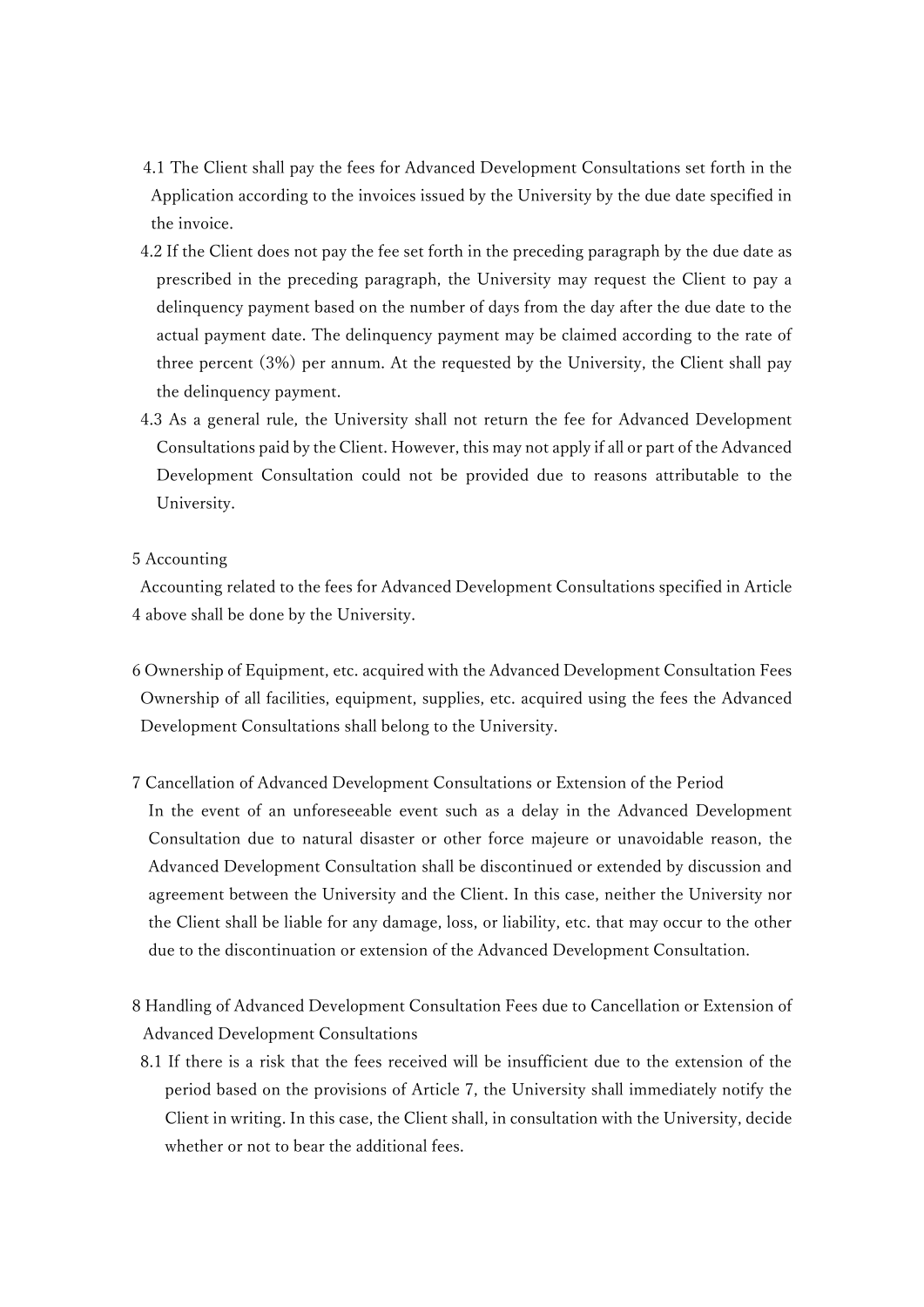8.2 In the case where Advanced Development Consultations are discontinued pursuant to Article 7, if there are unused portions in the amount paid according to the provisions of Article 4.1, the Client may request for a refund from the University. the University will refund the unused portions to the Client at the request from the Client.

## 9 Handling of Intellectual Property Rights

9.1 The Parties agree that Advanced Development Consultations do not aim to develop Intellectual Property Rights. However, in case when something that becomes a subject of the Intellectual Property Rights is generated in the course of the Advanced Development Consultations, the University and the Client shall discuss and determine the handling of such Intellectual Property Rights.

9.2 Nothing in this Agreement shall be construed to grant any license to the Client under any Intellectual Property Rights of the University that is obtained out of the scope of this Agreement.

#### 10 Confidentiality

10.1 Neither Party shall disclose to any third party other than the academic advisor, faculty or any person of either Party who needs to know the information in order to conduct and manage the Advanced Development Consultation including professional legal or accounting advisor (the "Recipient") any information provided or disclosed by the other Party during the Advanced Development Consultation which is marked as confidential at the time of the submission or disclosure from the disclosing Party, or which is disclosed orally with a statement upon such disclosure that it is confidential and the disclosing Party notifies the receiving Party in writing within 30 days after the disclosure that such information is confidential (collectively the "Confidential Information"). Further, the Parties shall cause the Recipients to hold such Confidential Information in confidence even after the Recipients leave their work position; provided, however, that Confidential Information shall not include any information which, it can be demonstrated:

(1) was already possessed by the receiving Party at the time of the provision or disclosure;

(2) was already part of the public domain at the time of the provision or disclosure;

(3) became a part of the public domain after the provision or disclosure without fault of the receiving Party;

(4) was lawfully acquired, without any confidentiality obligations, from a third party who has the legitimate right to such information;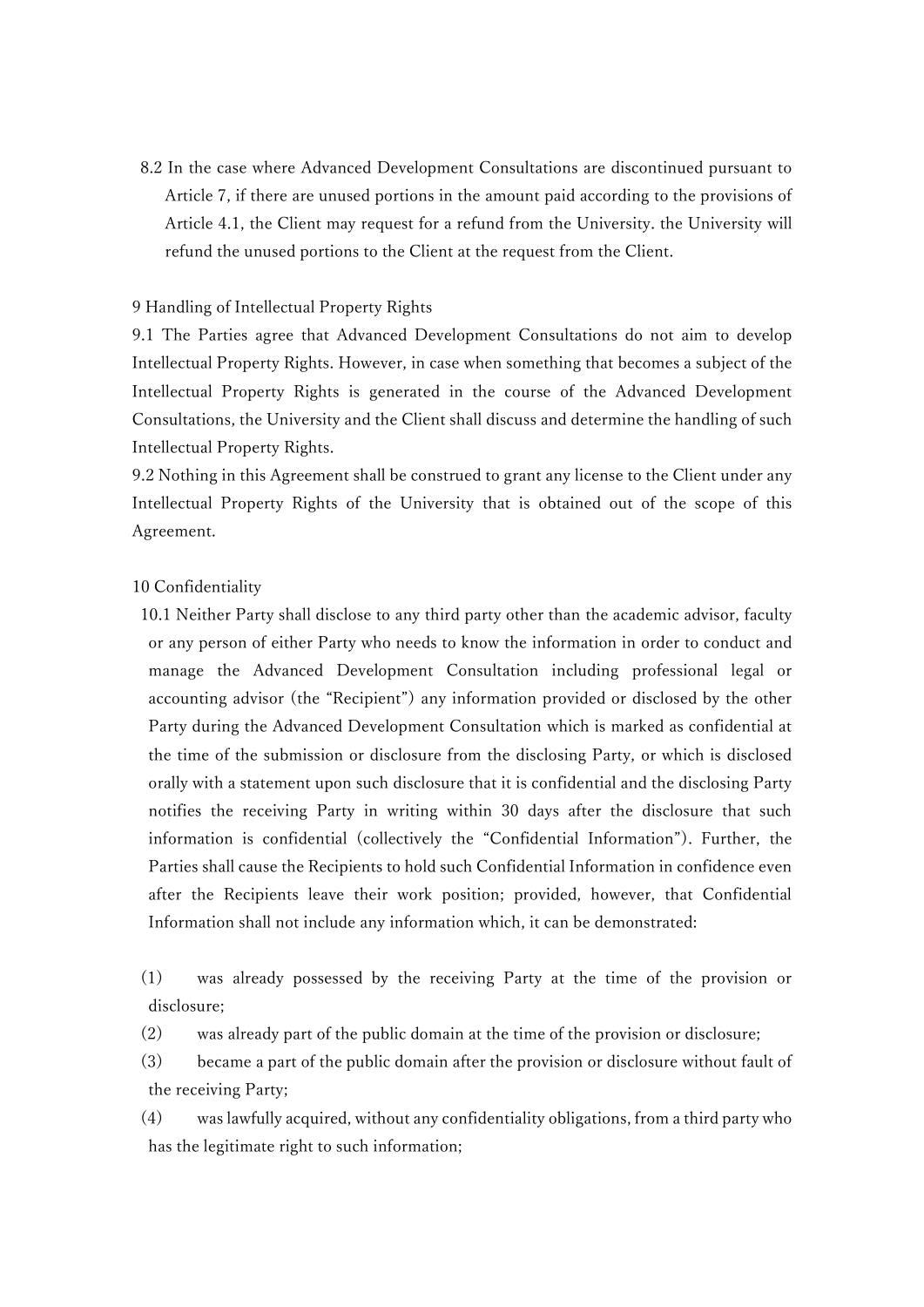(5) was independently developed by the receiving Party without reference to the Confidential Information disclosed by the other Party; or

(6) was excluded by the prior written consent of the other Party.

10.2 If either Party is required by a competent court or administrative institution to disclose any Confidential Information under any law or regulation, it may disclose such information to such court or administrative institution; provided, however, that:

(1) it shall advise, to the extent reasonably possible, the other Party of the content prior to the disclosure;

(2) it shall make the disclosure only to the extent that is subject to such lawful order to disclose;

(3) it shall expressly state in writing, upon disclosure, that such information is confidential; and

(4) it shall, in accordance with the applicable laws and regulations, take all reasonable steps to protect such information through consultation with the other Party, if possible.

10.3 Each Party shall, and shall ensure that its Recipients shall not, without the prior written consent of the other Party, use the Confidential Information for any purpose other than for the Advanced Development Consultation.

10.4 Articles 10.1 through 10.3 shall survive the expiration or termination of the period of the Advanced Development Consultations for three (3) years; provided, however, that such period may be extended or shortened upon written agreement by the Parties.

11 Publication of the Results of Advanced Development Consultations

11.1 When the University and/or the Client wish to publish results of the Advanced Development Consultations, the Parties shall discuss and agree with each other on the matters to be made public in advance as well as ensuring that they complying with the confidentiality obligations of Article 10.

11.2 When using the name, abbreviation, mark, emblem, logotype, trademark, etc. of the University for the purpose of advertising of products or other commercial purposes, the Client must first obtain the consent of the University in advance. The same shall apply in the case where the Client uses the names of the faculty or staff including the officers of the University and the academic advisor.

12 Termination of the Agreement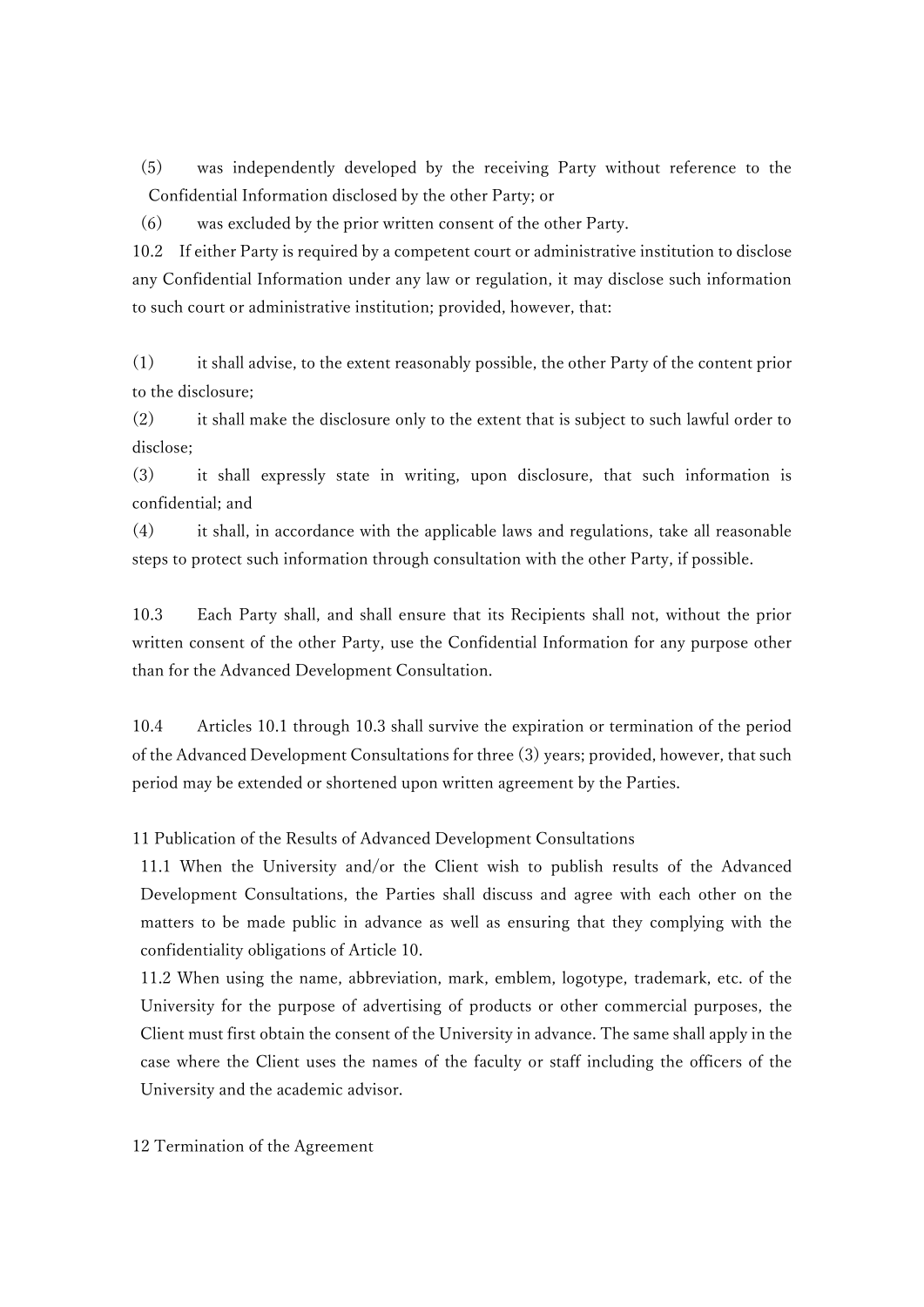12.1 the University and the Client may terminate this Agreement immediately if any of the following items applies and the situation is not corrected within 30 days after notification.

- (1) When the other Party commits an illegal or unjust act regarding the conclusion or performance of this Agreement
- (2) When the other party violates this Agreement

12.2 When the Client falls under any of the following items, the University may terminate this Agreement immediately without any notice.

- (1) When a petition for bankruptcy proceedings, civil rehabilitation proceedings, corporate reorganization proceedings, or special liquidation proceedings has been filed
- (2) In the case where the bank transaction has been suspended or the payment has been suspended
- (3) When a provisional order for seizure is received or the tax and public dues are dismissed

## 13 Compensation for Damages

When the University or the Client suffers damages due to the reasons set forth in the preceding article or due to willful misconduct or gross negligence of the other Party, they may claim compensation for the direct damages suffered from the other Party.

# 14 No Representation and Warranty

14.1 UNIVERSITY MAKES NO REPRESENTATIONS OR WARRANTIES OF ANY KIND, EXPRESS OR IMPLIED, CONCERNING THE ADVANCED DEVELOPMENT CONSULTATION, INCLUDING, WITHOUT LIMITATION, WARRANTIES OF MERCHANTABILITY, FITNESS FOR A PARTICULAR PURPOSE, NONINFRINGEMENT OF THIRD PARTIES' RIGHTS, AND THE ABSENCE OF LATENT OR OTHER DEFECTS, WHETHER OR NOT DISCOVERABLE.

IN NO EVENT SHALL THE UNIVERSITY BE LIABLE FOR ANY INCIDENTAL, CONSEQUENTIAL DAMAGES OR LOST PROFITS, REGARDLESS OF WHETHER THE UNIVERSITY SHALL BE ADVISED, SHALL HAVE OTHER REASON TO KNOW OR IN FACT SHALL KNOW OF THE POSSIBILITY OF THE FOREGOING. THIS ARTICLE 14.1 SHALL SURVIVE THE EXPIRATION OR ANY EARLIER TERMINATION OF THIS AGREEMENT.

14.2 For the avoidance of doubt, the University takes no responsibility of any damages incurred by the Client due to the Advanced Development Consultations, including any damages caused by sales of products and provision of services based on the Advanced Development Consultations.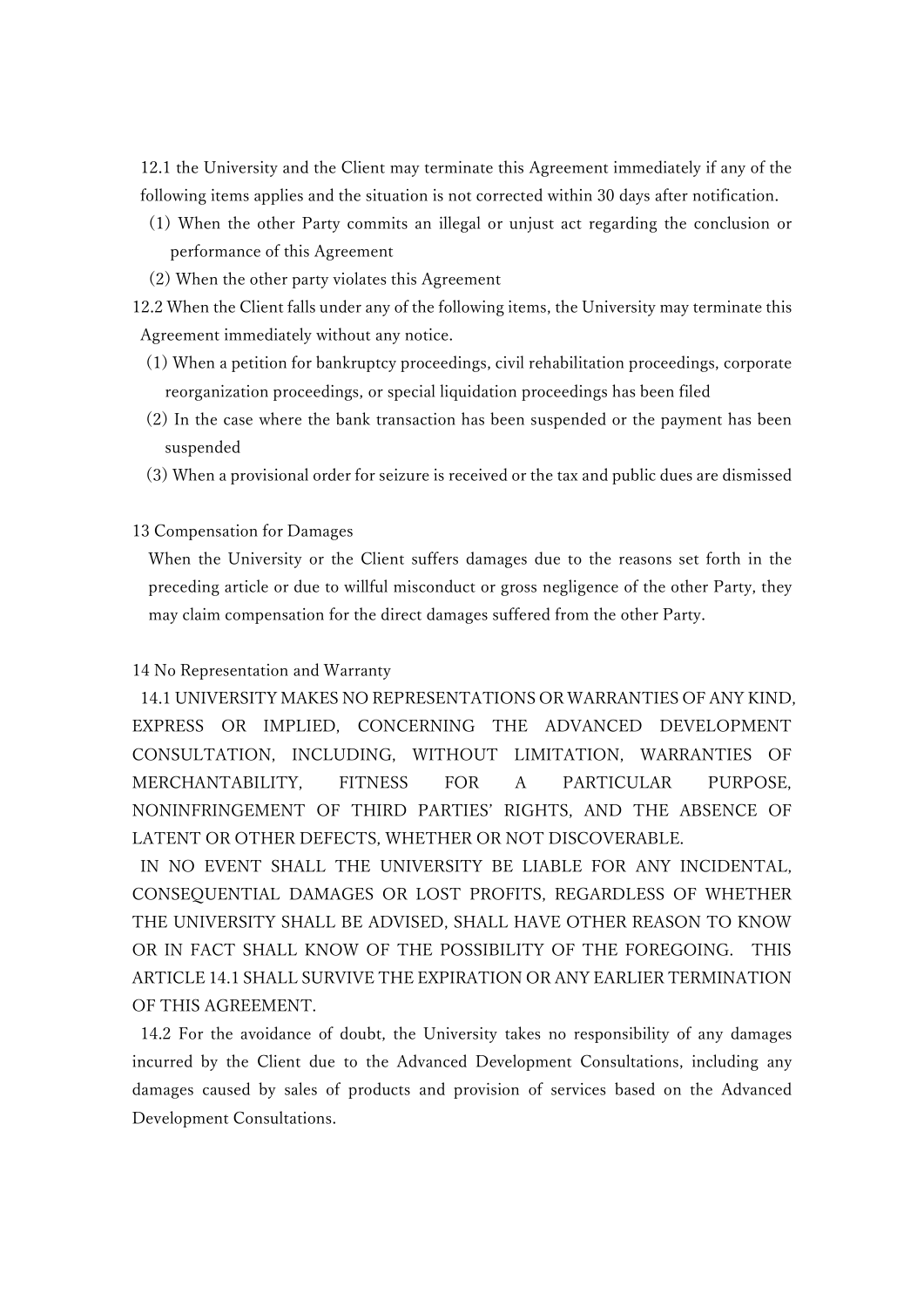15 Exclusion of Antisocial Forces

- 15.1 The Client (including its officers or employees; the same applies in the next paragraph) promises the University that it does not fall under any of the following items.
	- (1) organized crime group ("boryokudan")
	- (2) Member of an organized crime group ("boryokudan-in") (including those who have left an organized crime group in the last 5 years).
	- (3) associate member of an organized crime group
	- (4) companies affiliated to organized crime groups
	- (5) Racketeer group such as "Sokaiya", "goro" advocating social movements, or crime groups specialized in intelligent crime, etc.
	- (6) Other persons who fall in the preceding items

15.2 The Client promises not to carry out any of the following actions by itself or through a third party.

- (1) Violent demands
- (2) Unreasonable demands that go beyond legal responsibility
- (3) Acts that use threatening words and behavior or use violence in relation to transactions
- (4) Acts of spreading rumors, damaging the credibility of the University, or interfere with the business of the University through the use of fraudulent means or force
- (5) Other acts in accordance with the preceding items

15.3 In the event the Client violates Article 15.1 or 15.2, the University may cancel this Agreement without giving any notice.

15.4 Even if the Client incurs damages due to the cancellation of this Agreement pursuant to the provisions of the preceding paragraph, there is no need for the University to pay compensation or compensate for any damages. If such cancellation causes damages to the University, the Client will be required to compensate for the damages.

16 Term of Agreement

This Agreement shall be effective during the period of the Advanced Development Consultation. Even after the end of the Advanced Development Consultations, the provisions of Articles 9 to 11, Articles 13 to 16, and Article 18 shall remain in effect until all the matters stipulated in the relevant articles disappear.

## 17 Discussions

When it is necessary to establish matters not stipulated herein, they shall be determined